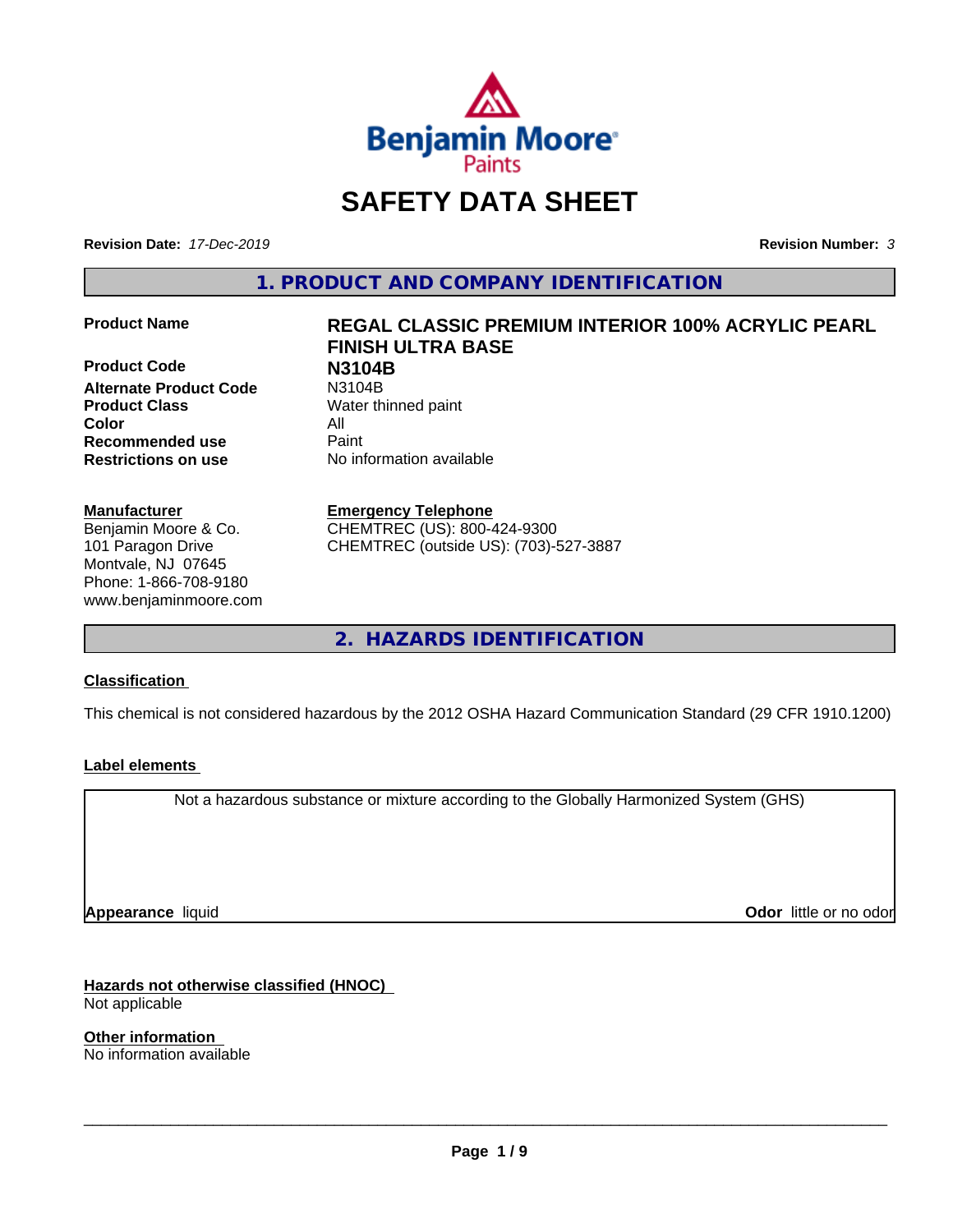## **3. COMPOSITION INFORMATION ON COMPONENTS**

| <b>Chemical name</b>                      | <b>CAS No.</b> | Weight-%    |
|-------------------------------------------|----------------|-------------|
| Kaolin                                    | 1332-58-7      | $5 - 10$    |
| Kaolin, calcined                          | 92704-41-1     | - 5         |
| Propylene glycol                          | $57 - 55 - 6$  | - 5         |
| Propanoic acid, 2-methyl-, monoester with | 25265-77-4     | 1 - 5       |
| 2,2,4-trimethyl-1,3-pentanediol           |                |             |
| Titanium dioxide                          | 13463-67-7     | $0.1 - 0.5$ |
| Sodium C14-C16 olefin sulfonate           | 68439-57-6     | $0.1 - 0.5$ |

|                                                  | <b>4. FIRST AID MEASURES</b>                                                                             |
|--------------------------------------------------|----------------------------------------------------------------------------------------------------------|
| <b>General Advice</b>                            | No hazards which require special first aid measures.                                                     |
| <b>Eye Contact</b>                               | Rinse thoroughly with plenty of water for at least 15 minutes and consult a<br>physician.                |
| <b>Skin Contact</b>                              | Wash off immediately with soap and plenty of water while removing all<br>contaminated clothes and shoes. |
| <b>Inhalation</b>                                | Move to fresh air. If symptoms persist, call a physician.                                                |
| Ingestion                                        | Clean mouth with water and afterwards drink plenty of water. Consult a physician<br>if necessary.        |
| <b>Most Important</b><br><b>Symptoms/Effects</b> | None known.                                                                                              |
| <b>Notes To Physician</b>                        | Treat symptomatically.                                                                                   |

**5. FIRE-FIGHTING MEASURES**

| <b>Suitable Extinguishing Media</b>                                              | Use extinguishing measures that are appropriate to local<br>circumstances and the surrounding environment.                                   |
|----------------------------------------------------------------------------------|----------------------------------------------------------------------------------------------------------------------------------------------|
| Protective equipment and precautions for firefighters                            | As in any fire, wear self-contained breathing apparatus<br>pressure-demand, MSHA/NIOSH (approved or equivalent)<br>and full protective gear. |
| <b>Specific Hazards Arising From The Chemical</b>                                | Closed containers may rupture if exposed to fire or<br>extreme heat.                                                                         |
| Sensitivity to mechanical impact                                                 | No                                                                                                                                           |
| Sensitivity to static discharge                                                  | No.                                                                                                                                          |
| <b>Flash Point Data</b><br>Flash point (°F)<br>Flash Point (°C)<br><b>Method</b> | Not applicable<br>Not applicable<br>Not applicable                                                                                           |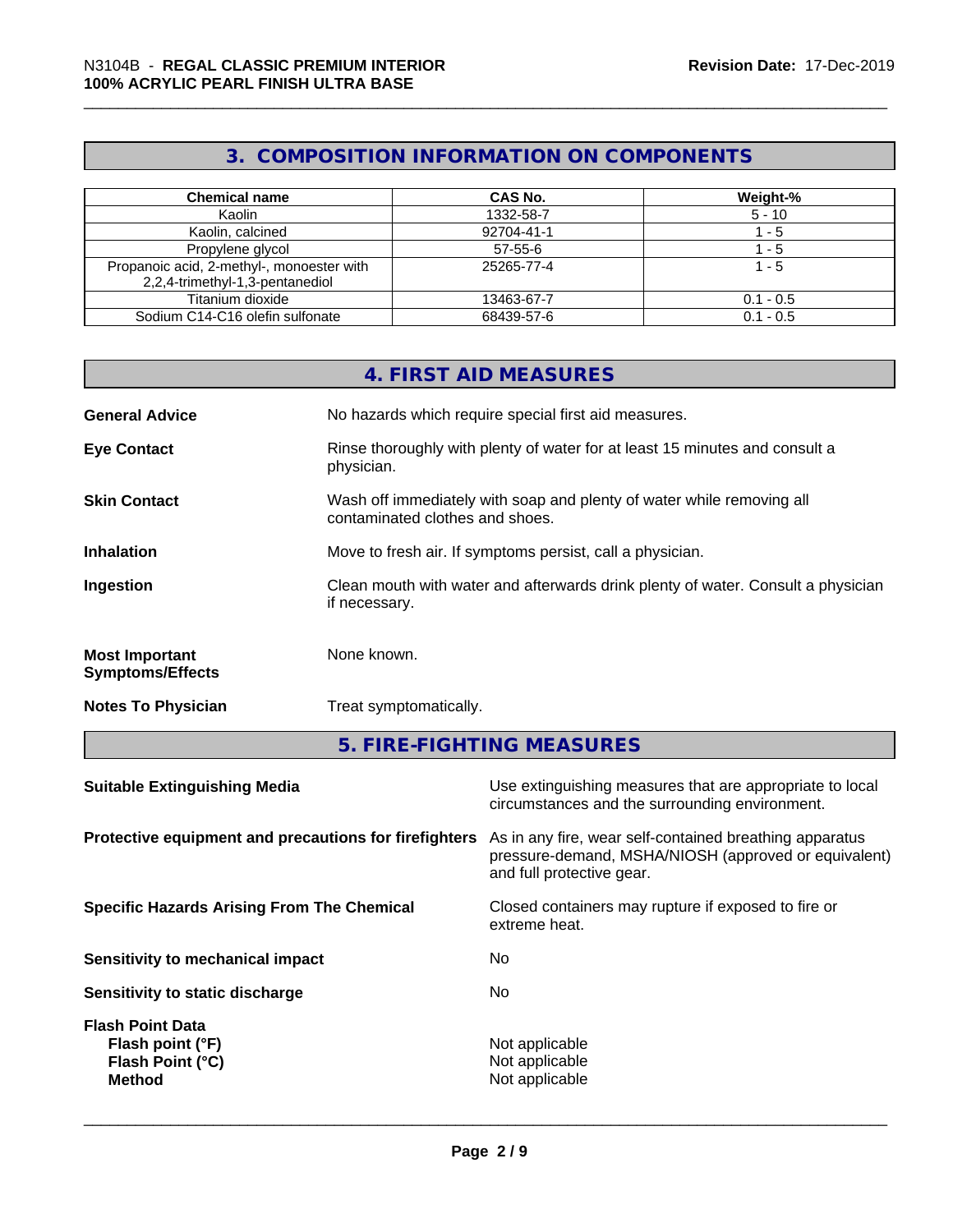#### **Flammability Limits In Air**

**Lower flammability limit:** Not applicable **Upper flammability limit:** Not applicable

**NFPA Health:** 1 **Flammability:** 0 **Instability:** 0 **Special:** Not Applicable

#### **NFPA Legend**

- 0 Not Hazardous
- 1 Slightly
- 2 Moderate
- 3 High
- 4 Severe

*The ratings assigned are only suggested ratings, the contractor/employer has ultimate responsibilities for NFPA ratings where this system is used.*

*Additional information regarding the NFPA rating system is available from the National Fire Protection Agency (NFPA) at www.nfpa.org.*

#### **6. ACCIDENTAL RELEASE MEASURES**

| <b>Personal Precautions</b>      | Avoid contact with skin, eyes and clothing. Ensure adequate ventilation.                                                                                                         |
|----------------------------------|----------------------------------------------------------------------------------------------------------------------------------------------------------------------------------|
| <b>Other Information</b>         | Prevent further leakage or spillage if safe to do so.                                                                                                                            |
| <b>Environmental precautions</b> | See Section 12 for additional Ecological Information.                                                                                                                            |
| <b>Methods for Cleaning Up</b>   | Soak up with inert absorbent material. Sweep up and shovel into suitable<br>containers for disposal.                                                                             |
|                                  | 7. HANDLING AND STORAGE                                                                                                                                                          |
| Handling                         | Avoid contact with skin, eyes and clothing. Avoid breathing vapors, spray mists or<br>sanding dust. In case of insufficient ventilation, wear suitable respiratory<br>equipment. |
| <b>Storage</b>                   | Keep container tightly closed. Keep out of the reach of children.                                                                                                                |
| <b>Incompatible Materials</b>    | No information available                                                                                                                                                         |
|                                  |                                                                                                                                                                                  |

**8. EXPOSURE CONTROLS/PERSONAL PROTECTION**

#### **Exposure Limits**

| <b>Chemical name</b> | <b>ACGIH TLV</b>                           | <b>OSHA PEL</b>            |
|----------------------|--------------------------------------------|----------------------------|
| Kaolin               | TWA: $2 \text{ mg/m}^3$ particulate matter | 15 mg/m <sup>3</sup> - TWA |
|                      | containing no asbestos and <1%             | $5 \text{ mg/m}^3$ - TWA   |
|                      | crystalline silica, respirable particulate |                            |
|                      | matter                                     |                            |
| Titanium dioxide     | TWA: $10 \text{ mg/m}^3$                   | 15 mg/m <sup>3</sup> - TWA |

#### **Legend**

ACGIH - American Conference of Governmental Industrial Hygienists Exposure Limits

OSHA - Occupational Safety & Health Administration Exposure Limits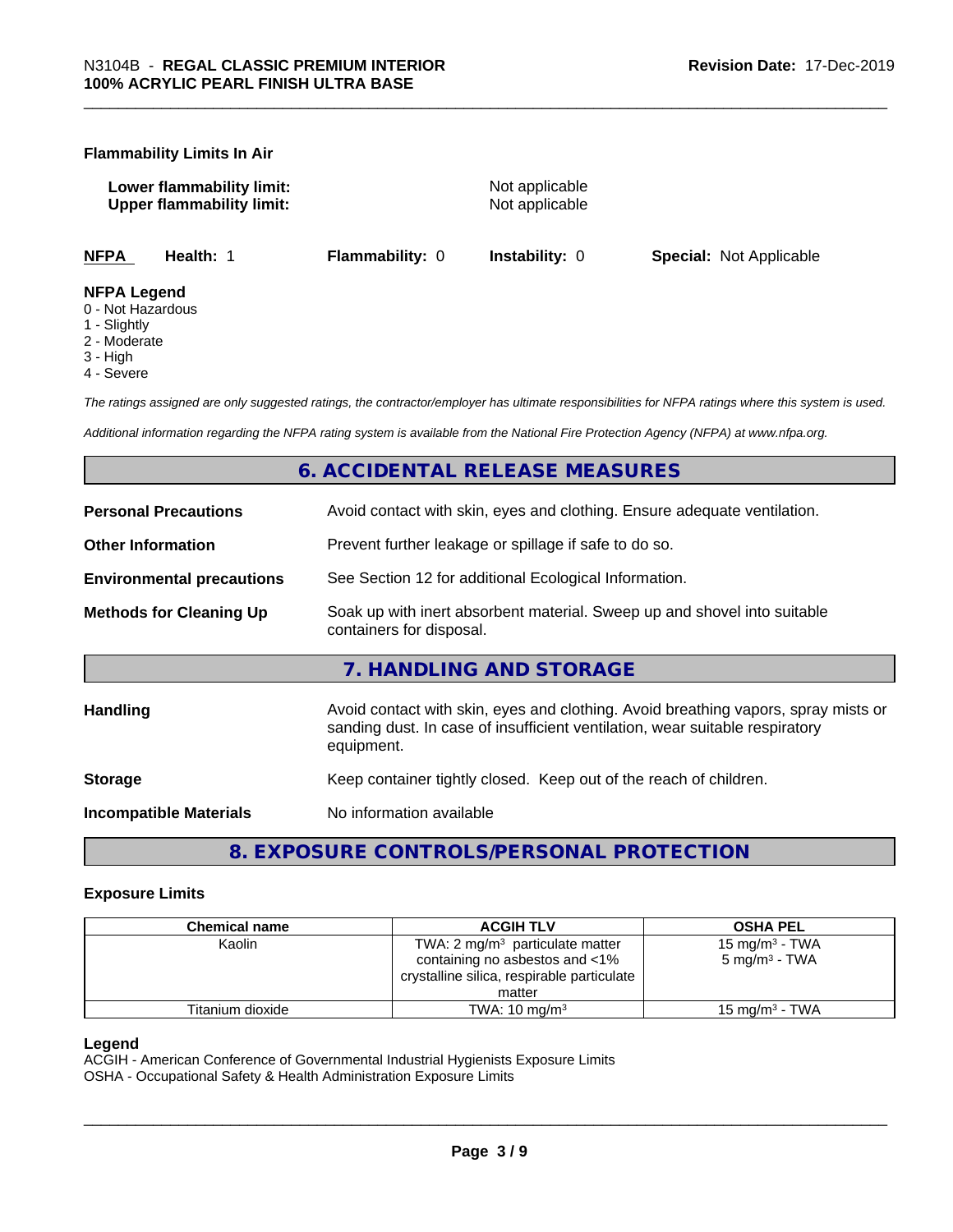N/E - Not Established

| <b>Engineering Measures</b>          | Ensure adequate ventilation, especially in confined areas.                                                                          |
|--------------------------------------|-------------------------------------------------------------------------------------------------------------------------------------|
| <b>Personal Protective Equipment</b> |                                                                                                                                     |
| <b>Eye/Face Protection</b>           | Safety glasses with side-shields.                                                                                                   |
| <b>Skin Protection</b>               | Protective gloves and impervious clothing.                                                                                          |
| <b>Respiratory Protection</b>        | In case of insufficient ventilation wear suitable respiratory equipment.                                                            |
| <b>Hygiene Measures</b>              | Avoid contact with skin, eyes and clothing. Remove and wash contaminated<br>clothing before re-use. Wash thoroughly after handling. |

#### **9. PHYSICAL AND CHEMICAL PROPERTIES**

| Appearance<br>Odor                                             | liquid<br>little or no odor                          |
|----------------------------------------------------------------|------------------------------------------------------|
| <b>Odor Threshold</b>                                          | No information available                             |
| Density (Ibs/gal)                                              | $9.3 - 9.4$<br>$1.11 - 1.13$                         |
| <b>Specific Gravity</b>                                        | No information available                             |
| рH<br><b>Viscosity (cps)</b>                                   | No information available                             |
| Solubility(ies)                                                | No information available                             |
| <b>Water solubility</b>                                        | No information available                             |
| <b>Evaporation Rate</b>                                        | No information available                             |
| Vapor pressure                                                 | No information available                             |
| <b>Vapor density</b>                                           | No information available                             |
| Wt. % Solids                                                   | $40 - 50$                                            |
| Vol. % Solids                                                  | $30 - 40$                                            |
| Wt. % Volatiles                                                | $50 - 60$                                            |
| Vol. % Volatiles                                               | $60 - 70$                                            |
| <b>VOC Regulatory Limit (g/L)</b>                              | < 150                                                |
| <b>Boiling Point (°F)</b>                                      | 212                                                  |
| <b>Boiling Point (°C)</b>                                      | 100                                                  |
| Freezing point (°F)                                            | 32                                                   |
| <b>Freezing Point (°C)</b>                                     | 0                                                    |
| Flash point (°F)                                               | Not applicable                                       |
| Flash Point (°C)                                               | Not applicable                                       |
| <b>Method</b>                                                  | Not applicable                                       |
| <b>Flammability (solid, gas)</b>                               | Not applicable                                       |
| <b>Upper flammability limit:</b>                               | Not applicable                                       |
| Lower flammability limit:                                      | Not applicable                                       |
| <b>Autoignition Temperature (°F)</b>                           | No information available                             |
| <b>Autoignition Temperature (°C)</b>                           | No information available                             |
| Decomposition Temperature (°F)                                 | No information available                             |
| Decomposition Temperature (°C)<br><b>Partition coefficient</b> | No information available<br>No information available |
|                                                                |                                                      |

### **10. STABILITY AND REACTIVITY**

**Reactivity Not Applicable** Not Applicable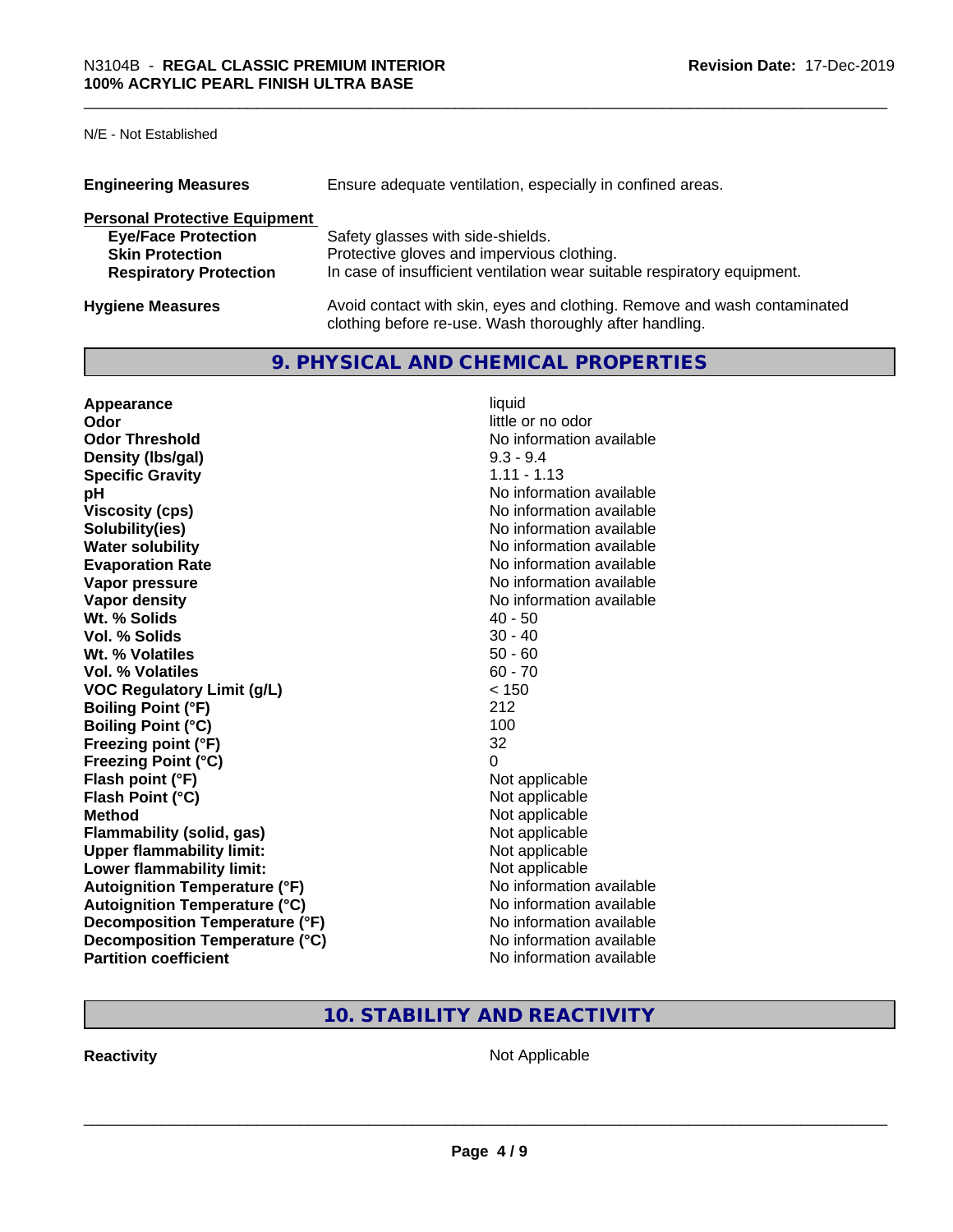| <b>Chemical Stability</b>                                                                                                                                                                                                                                                                                                                                                      |                                                                                                                                                                                                                                                                                                                                                                                                          | Stable under normal conditions.                                                                                                                                      |
|--------------------------------------------------------------------------------------------------------------------------------------------------------------------------------------------------------------------------------------------------------------------------------------------------------------------------------------------------------------------------------|----------------------------------------------------------------------------------------------------------------------------------------------------------------------------------------------------------------------------------------------------------------------------------------------------------------------------------------------------------------------------------------------------------|----------------------------------------------------------------------------------------------------------------------------------------------------------------------|
| <b>Conditions to avoid</b>                                                                                                                                                                                                                                                                                                                                                     | Prevent from freezing.                                                                                                                                                                                                                                                                                                                                                                                   |                                                                                                                                                                      |
| <b>Incompatible Materials</b>                                                                                                                                                                                                                                                                                                                                                  |                                                                                                                                                                                                                                                                                                                                                                                                          | No materials to be especially mentioned.                                                                                                                             |
| <b>Hazardous Decomposition Products</b>                                                                                                                                                                                                                                                                                                                                        |                                                                                                                                                                                                                                                                                                                                                                                                          | None under normal use.                                                                                                                                               |
| <b>Possibility of hazardous reactions</b>                                                                                                                                                                                                                                                                                                                                      |                                                                                                                                                                                                                                                                                                                                                                                                          | None under normal conditions of use.                                                                                                                                 |
|                                                                                                                                                                                                                                                                                                                                                                                |                                                                                                                                                                                                                                                                                                                                                                                                          | 11. TOXICOLOGICAL INFORMATION                                                                                                                                        |
| <b>Product Information</b>                                                                                                                                                                                                                                                                                                                                                     |                                                                                                                                                                                                                                                                                                                                                                                                          |                                                                                                                                                                      |
|                                                                                                                                                                                                                                                                                                                                                                                |                                                                                                                                                                                                                                                                                                                                                                                                          |                                                                                                                                                                      |
| Information on likely routes of exposure                                                                                                                                                                                                                                                                                                                                       |                                                                                                                                                                                                                                                                                                                                                                                                          |                                                                                                                                                                      |
| <b>Principal Routes of Exposure</b>                                                                                                                                                                                                                                                                                                                                            | Eye contact, skin contact and inhalation.                                                                                                                                                                                                                                                                                                                                                                |                                                                                                                                                                      |
| <b>Acute Toxicity</b>                                                                                                                                                                                                                                                                                                                                                          |                                                                                                                                                                                                                                                                                                                                                                                                          |                                                                                                                                                                      |
| <b>Product Information</b>                                                                                                                                                                                                                                                                                                                                                     | No information available                                                                                                                                                                                                                                                                                                                                                                                 |                                                                                                                                                                      |
| Symptoms related to the physical, chemical and toxicological characteristics                                                                                                                                                                                                                                                                                                   |                                                                                                                                                                                                                                                                                                                                                                                                          |                                                                                                                                                                      |
| <b>Symptoms</b>                                                                                                                                                                                                                                                                                                                                                                | No information available                                                                                                                                                                                                                                                                                                                                                                                 |                                                                                                                                                                      |
|                                                                                                                                                                                                                                                                                                                                                                                |                                                                                                                                                                                                                                                                                                                                                                                                          | Delayed and immediate effects as well as chronic effects from short and long-term exposure                                                                           |
| Eye contact<br><b>Skin contact</b><br><b>Inhalation</b><br>Ingestion<br><b>Sensitization</b><br><b>Neurological Effects</b><br><b>Mutagenic Effects</b><br><b>Reproductive Effects</b><br><b>Developmental Effects</b><br><b>Target organ effects</b><br>STOT - single exposure<br><b>STOT - repeated exposure</b><br><b>Other adverse effects</b><br><b>Aspiration Hazard</b> | May cause slight irritation.<br>skin and cause irritation.<br>May cause irritation of respiratory tract.<br>No information available<br>No information available.<br>No information available.<br>No information available.<br>No information available.<br>No information available.<br>No information available.<br>No information available.<br>No information available.<br>No information available | Substance may cause slight skin irritation. Prolonged or repeated contact may dry<br>Ingestion may cause gastrointestinal irritation, nausea, vomiting and diarrhea. |
| <b>Numerical measures of toxicity</b>                                                                                                                                                                                                                                                                                                                                          |                                                                                                                                                                                                                                                                                                                                                                                                          |                                                                                                                                                                      |
| The following values are calculated based on chapter 3.1 of the GHS document                                                                                                                                                                                                                                                                                                   |                                                                                                                                                                                                                                                                                                                                                                                                          |                                                                                                                                                                      |
| <b>ATEmix (oral)</b><br><b>ATEmix (dermal)</b>                                                                                                                                                                                                                                                                                                                                 | 41283 mg/kg<br>424224 mg/kg                                                                                                                                                                                                                                                                                                                                                                              |                                                                                                                                                                      |
|                                                                                                                                                                                                                                                                                                                                                                                |                                                                                                                                                                                                                                                                                                                                                                                                          |                                                                                                                                                                      |

### **Component Information**

| $R$ hominal $\sim$<br>Chemical name | Oral LD50                      | LD50<br>Dermal       | <b>Inhalation LC50</b> |
|-------------------------------------|--------------------------------|----------------------|------------------------|
| Kaolin                              | $\sim$<br>Rat<br>ma/ka<br>buud | 5000<br>ma/kc<br>Rat |                        |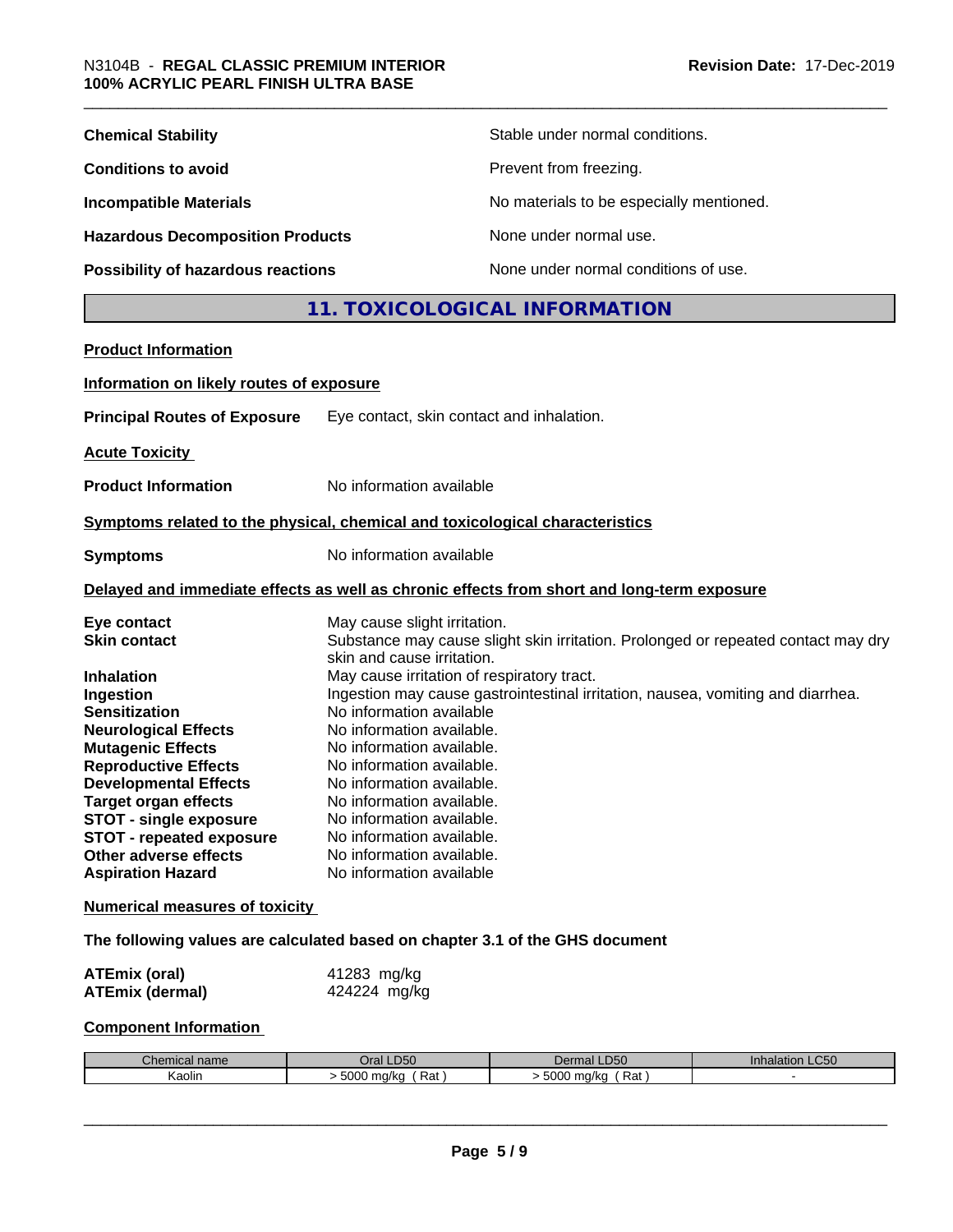# \_\_\_\_\_\_\_\_\_\_\_\_\_\_\_\_\_\_\_\_\_\_\_\_\_\_\_\_\_\_\_\_\_\_\_\_\_\_\_\_\_\_\_\_\_\_\_\_\_\_\_\_\_\_\_\_\_\_\_\_\_\_\_\_\_\_\_\_\_\_\_\_\_\_\_\_\_\_\_\_\_\_\_\_\_\_\_\_\_\_\_\_\_ N3104B - **REGAL CLASSIC PREMIUM INTERIOR 100% ACRYLIC PEARL FINISH ULTRA BASE**

| 1332-58-7                                                                                     |                       |                          |   |
|-----------------------------------------------------------------------------------------------|-----------------------|--------------------------|---|
| Kaolin, calcined<br>92704-41-1                                                                | $>$ 2000 mg/kg (Rat)  |                          | - |
| Propylene glycol<br>$57 - 55 - 6$                                                             | $= 20$ g/kg (Rat)     | $= 20800$ mg/kg (Rabbit) |   |
| Propanoic acid, 2-methyl-,<br>monoester with<br>2,2,4-trimethyl-1,3-pentanediol<br>25265-77-4 | $=$ 3200 mg/kg (Rat)  | $> 15200$ mg/kg (Rat)    |   |
| Titanium dioxide<br>13463-67-7                                                                | $> 10000$ mg/kg (Rat) |                          |   |
| Sodium C14-C16 olefin sulfonate<br>68439-57-6                                                 | $= 2220$ mg/kg (Rat)  | $> 740$ mg/kg (Rabbit)   | - |

#### **Carcinogenicity**

*The information below indicateswhether each agency has listed any ingredient as a carcinogen:.*

| <b>Chem</b><br>nical name                                                                                                                           | <b>IARC</b>                       | <b>NTP</b> | $\sim$ CUA<br>יוחט |
|-----------------------------------------------------------------------------------------------------------------------------------------------------|-----------------------------------|------------|--------------------|
|                                                                                                                                                     | <br>2R<br>Possible<br>Human<br>∠∟ |            | Listed             |
| <b>The Contract of the Contract of the Contract of the Contract of the Contract of the Contract of the Contract o</b><br><br>dioxide ו<br>ı ıtanıum | Carcinogen                        |            |                    |

• Although IARC has classified titanium dioxide as possibly carcinogenic to humans (2B), their summary concludes: "No significant exposure to titanium dioxide is thought to occur during the use of products in which titanium dioxide is bound to other materials, such as paint."

#### **Legend**

IARC - International Agency for Research on Cancer NTP - National Toxicity Program OSHA - Occupational Safety & Health Administration

**12. ECOLOGICAL INFORMATION**

#### **Ecotoxicity Effects**

The environmental impact of this product has not been fully investigated.

#### **Product Information**

#### **Acute Toxicity to Fish**

No information available

#### **Acute Toxicity to Aquatic Invertebrates**

No information available

#### **Acute Toxicity to Aquatic Plants**

No information available

#### **Persistence / Degradability**

No information available.

#### **Bioaccumulation**

There is no data for this product.

#### **Mobility in Environmental Media**

No information available.

#### **Ozone**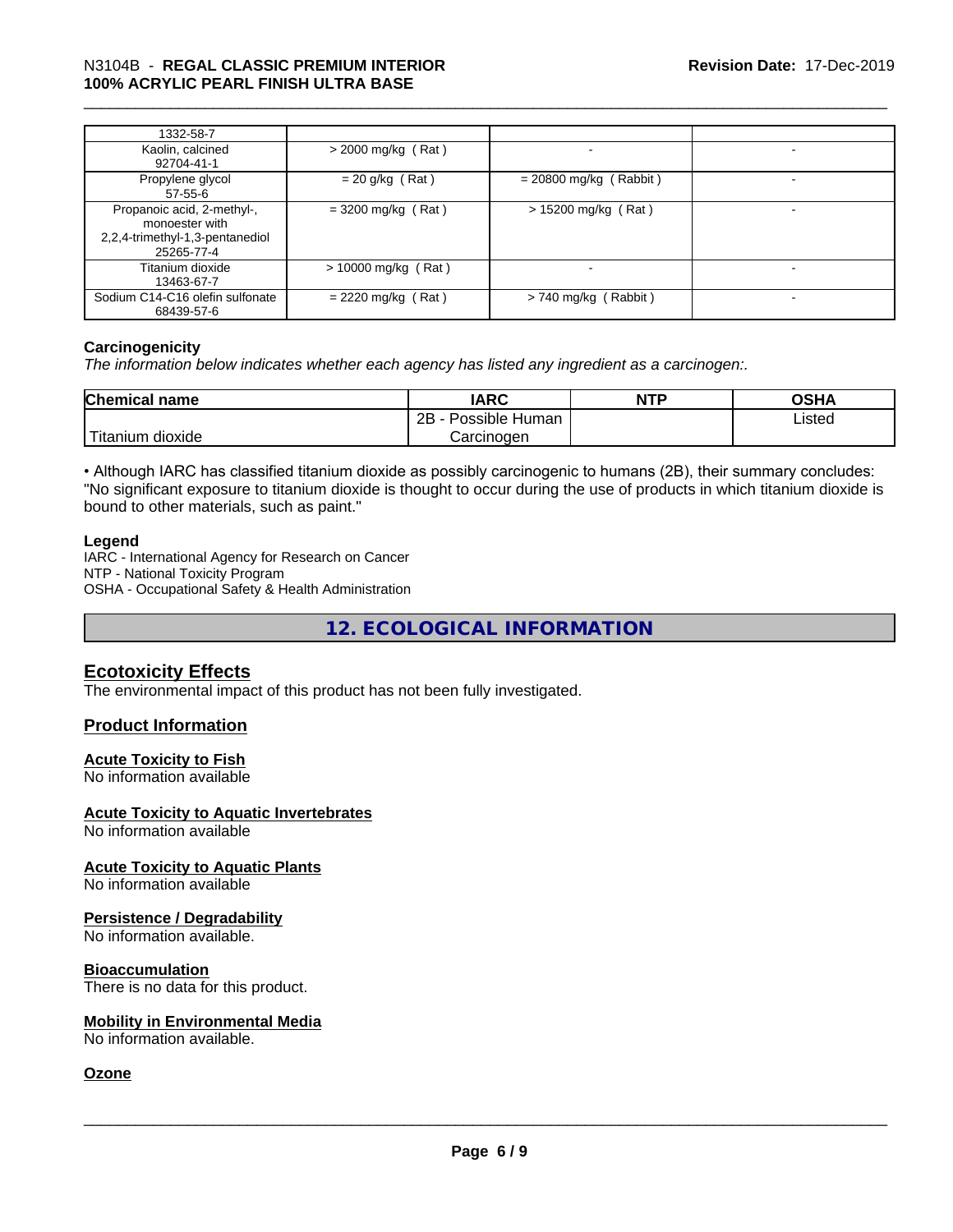No information available

#### **Component Information**

#### **Acute Toxicity to Fish**

Propylene glycol LC50: 710 mg/L (Fathead Minnow - 96 hr.) Titanium dioxide  $LC50:$  > 1000 mg/L (Fathead Minnow - 96 hr.)

#### **Acute Toxicity to Aquatic Invertebrates**

Propylene glycol EC50: > 10000 mg/L (Daphnia magna - 24 hr.)

#### **Acute Toxicity to Aquatic Plants**

No information available

|                                                                                                                                                                            | 13. DISPOSAL CONSIDERATIONS                                                                                                                                                                                               |
|----------------------------------------------------------------------------------------------------------------------------------------------------------------------------|---------------------------------------------------------------------------------------------------------------------------------------------------------------------------------------------------------------------------|
| <b>Waste Disposal Method</b>                                                                                                                                               | Dispose of in accordance with federal, state, and local regulations. Local<br>requirements may vary, consult your sanitation department or state-designated<br>environmental protection agency for more disposal options. |
|                                                                                                                                                                            | 14. TRANSPORT INFORMATION                                                                                                                                                                                                 |
| <b>DOT</b>                                                                                                                                                                 | Not regulated                                                                                                                                                                                                             |
| <b>ICAO / IATA</b>                                                                                                                                                         | Not regulated                                                                                                                                                                                                             |
| <b>IMDG / IMO</b>                                                                                                                                                          | Not regulated                                                                                                                                                                                                             |
|                                                                                                                                                                            | <b>15. REGULATORY INFORMATION</b>                                                                                                                                                                                         |
| <b>International Inventories</b>                                                                                                                                           |                                                                                                                                                                                                                           |
| <b>TSCA: United States</b><br><b>DSL: Canada</b>                                                                                                                           | Yes - All components are listed or exempt.<br>Yes - All components are listed or exempt.                                                                                                                                  |
| <b>Federal Regulations</b>                                                                                                                                                 |                                                                                                                                                                                                                           |
| SARA 311/312 hazardous categorization<br>Acute health hazard<br><b>Chronic Health Hazard</b><br>Fire hazard<br>Sudden release of pressure hazard<br><b>Reactive Hazard</b> | <b>No</b><br>No<br><b>No</b><br>No.<br>No                                                                                                                                                                                 |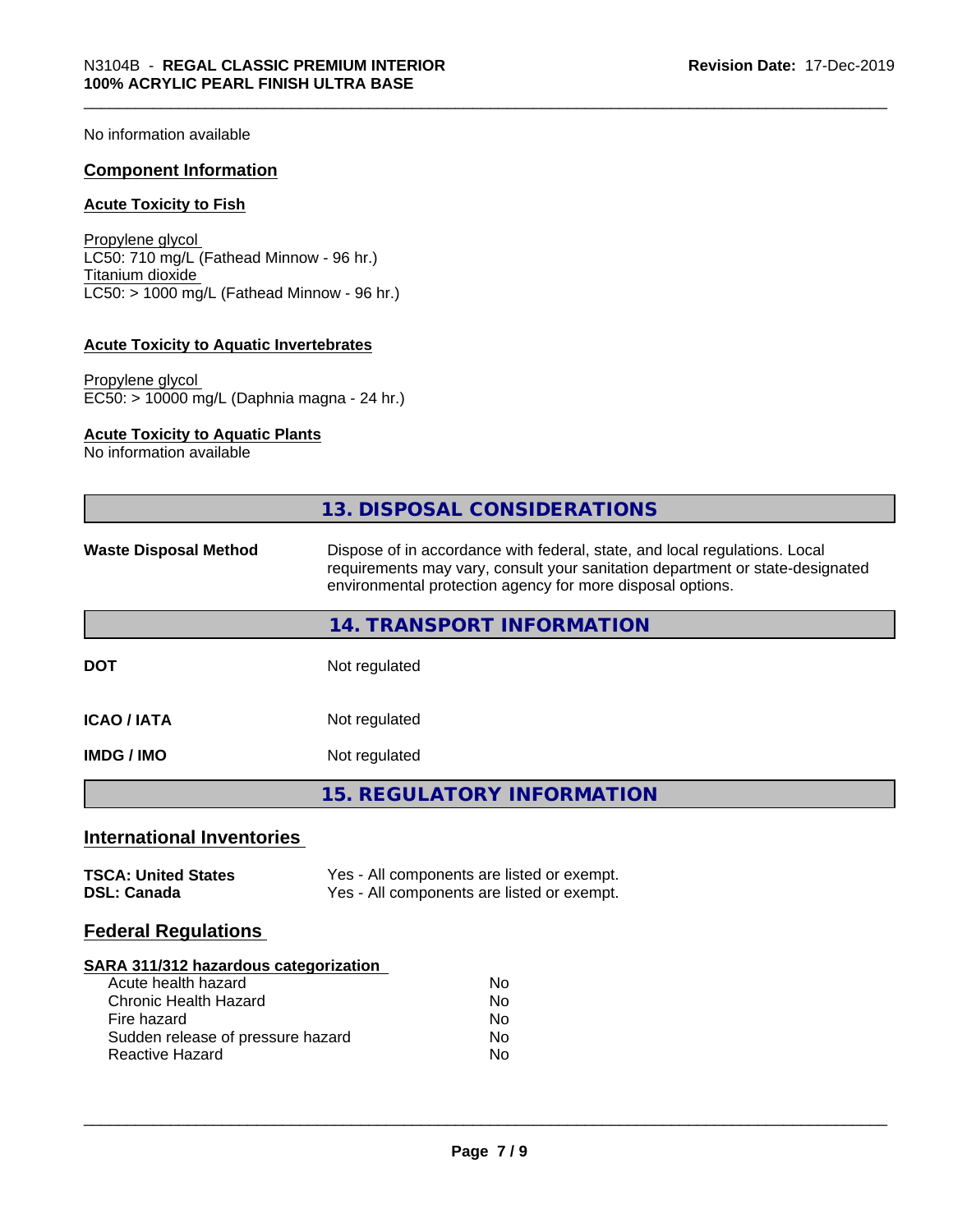#### **SARA 313**

Section 313 of Title III of the Superfund Amendments and Reauthorization Act of 1986 (SARA). This product contains a chemical or chemicals which are subject to the reporting requirements of the Act and Title 40 of the Code of Federal Regulations, Part 372:

*None*

#### **Clean Air Act,Section 112 Hazardous Air Pollutants (HAPs) (see 40 CFR 61)**

This product contains the following HAPs:

*None*

#### **US State Regulations**

#### **California Proposition 65**

**A WARNING:** Cancer and Reproductive Harm– www.P65warnings.ca.gov

#### **State Right-to-Know**

| <b>Chemical name</b> | <b>Massachusetts</b> | <b>New Jersey</b> | Pennsylvania |
|----------------------|----------------------|-------------------|--------------|
| Water                |                      |                   |              |
| Kaolin               |                      |                   |              |
| Propylene glycol     |                      |                   |              |
| Titanium dioxide     |                      |                   |              |

#### **Legend**

X - Listed

| <b>16. OTHER INFORMATION</b> |
|------------------------------|
|------------------------------|

| HMIS                                      | Health: | <b>Flammability: 0</b> | <b>Reactivity: 0</b> | $PPE: -$ |
|-------------------------------------------|---------|------------------------|----------------------|----------|
| <b>HMIS Legend</b><br>0 - Minimal Hazard. |         |                        |                      |          |

- 0 Minimal Ha
- 1 Slight Hazard
- 2 Moderate Hazard
- 3 Serious Hazard
- 4 Severe Hazard
- \* Chronic Hazard
- X Consult your supervisor or S.O.P. for "Special" handling instructions.

*Note: The PPE rating has intentionally been left blank. Choose appropriate PPE that will protect employees from the hazards the material will present under the actual normal conditions of use.*

*Caution: HMISÒ ratings are based on a 0-4 rating scale, with 0 representing minimal hazards or risks, and 4 representing significant hazards or risks. Although HMISÒ ratings are not required on MSDSs under 29 CFR 1910.1200, the preparer, has chosen to provide them. HMISÒ ratings are to be used only in conjunction with a fully implemented HMISÒ program by workers who have received appropriate HMISÒ training. HMISÒ is a registered trade and service mark of the NPCA. HMISÒ materials may be purchased exclusively from J. J. Keller (800) 327-6868.*